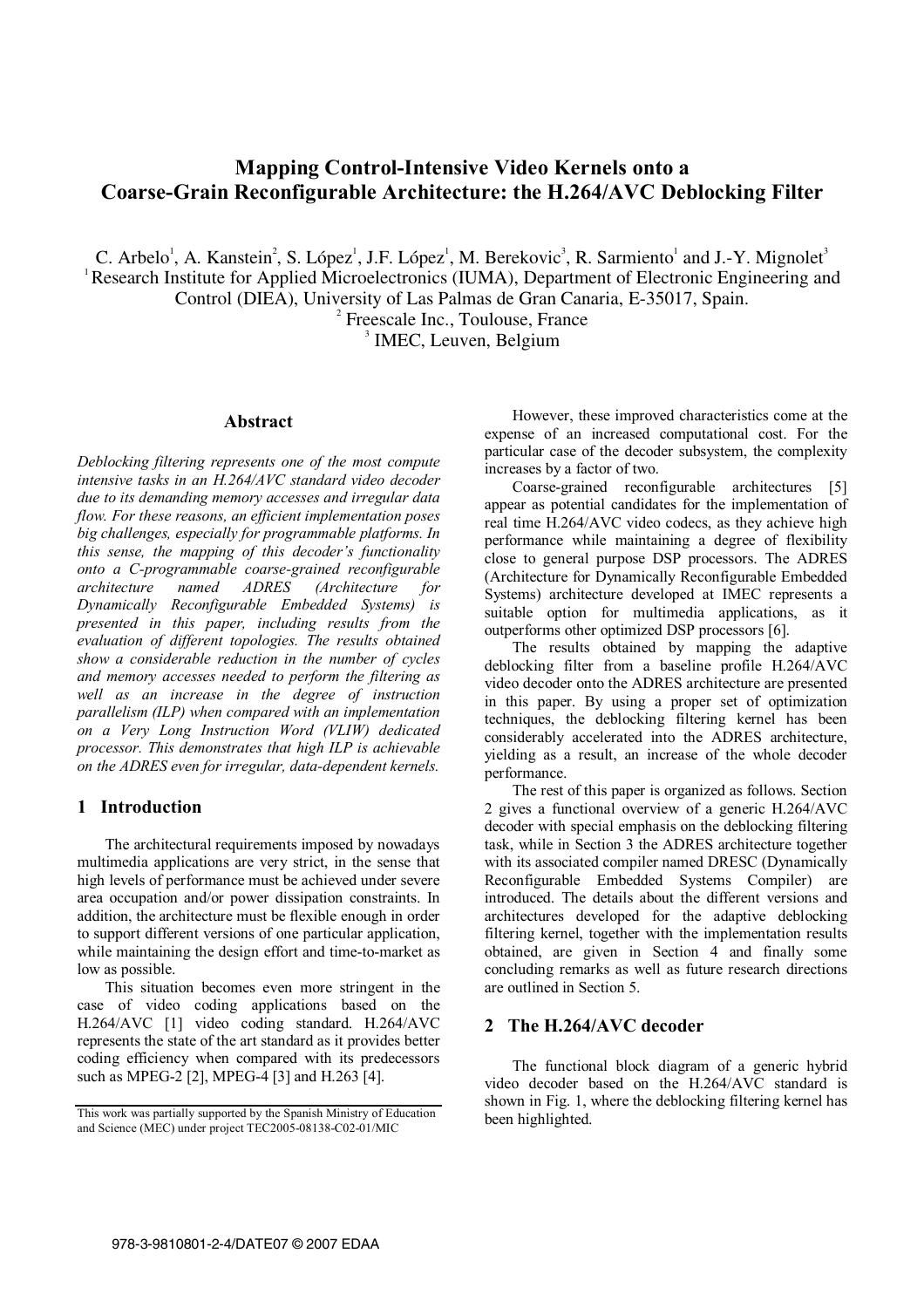

**Fig. 1: Block diagram of a generic H.264/AVC decoder.**

As it can be observed from this figure, the incoming video bitstream is stored on a memory buffer in order to be parsed and decoded by the entropy decoding stage. The syntax elements obtained after this process for each macroblock (16×16 luminance pixels and two blocks of 8×8 chrominance pixels) are demultiplexed and sent to the different functional kernels involved in the decoding process. In particular, the syntax elements related to the coding of the luminance and chrominance residual samples of the current macroblock (MB) are re-ordered by following a typical inverse scan procedure and passed to the inverse transform kernel. In parallel, a predictor is composed from previously decoded pixels in the same frame (intra coded macroblocks) or from pixels pointed by the received motion vectors belonging to frames previously decoded (inter coded macroblocks) depending on the information stored in the MB layer of the received bitstream. The decoded and inversely transformed residual samples are then added to the selected predictor. Finally, a deblocking filter reduces the presence of annoying blocking artifacts resulting from the blockbased processing, so that the original macroblock is recovered with minimal quality losses.



**Fig. 2: Pixels distribution for horizontal and vertical filtering.**

The deblocking consists of horizontally filtering the vertical edges and vertically filtering the horizontal ones, taking as the unfiltered inputs the pixels marked in Fig. 2. For each edge within a reconstructed MB, independently of its nature, filtering starts computing the boundary strength (bS), which is a number ranging from zero (no filtering) to 4, that varies adaptively per block according to the coding conditions and the block pixel values. For strength 4, up to three pixels on either side of the edge can be modified *(strong filter*). On the other hand, for strengths between 1 and 3, only two pixels on either side of the edge may be affected (*weak filter*). Once the strength has been determined for an edge, a gradient-like analysis is performed to determine if the edge sharp should be preserved or filtered to attenuate blocking artifacts. In this sense, the filter is disabled, regardless of the filter strength, if  $|p0-q0| \ge \alpha$  or  $|p1-p0| \ge \beta$  or  $|q1-q0| \ge \beta$ , where  $\alpha$  and  $\beta$  mainly depend on the quantization parameter.

#### **3 The ADRES/DRESC framework**

The ADRES coarse-grained array processor, as shown in Fig. 3, consists of an array of functional units (FUs), enhanced with register files (RFs) and connected through routing resources like wires, multiplexors and busses. ADRES is a templatized architecture that allows the construction of processors from an arbitrary number of function units, register files and interconnects.



**Fig. 3: Architecture of the ADRES coarse-grain reconfigurable array** 

The results of the ADRES FU, shown in Fig. 4, can be written to a local register file (RF), which is usually small and has fewer ports than the shared RF, or routed directly to the inputs of other FUs. The multiplexors shown in Fig.4 are used for routing data from different sources, while the configuration RAM acts as an instruction memory to control these components. It stores a number of configuration contexts locally, which are loaded on a cycle-by-cycle basis. In addition, ADRES provides predicates to let the compiler remove the control flow inside loops and efficiently implement prologues and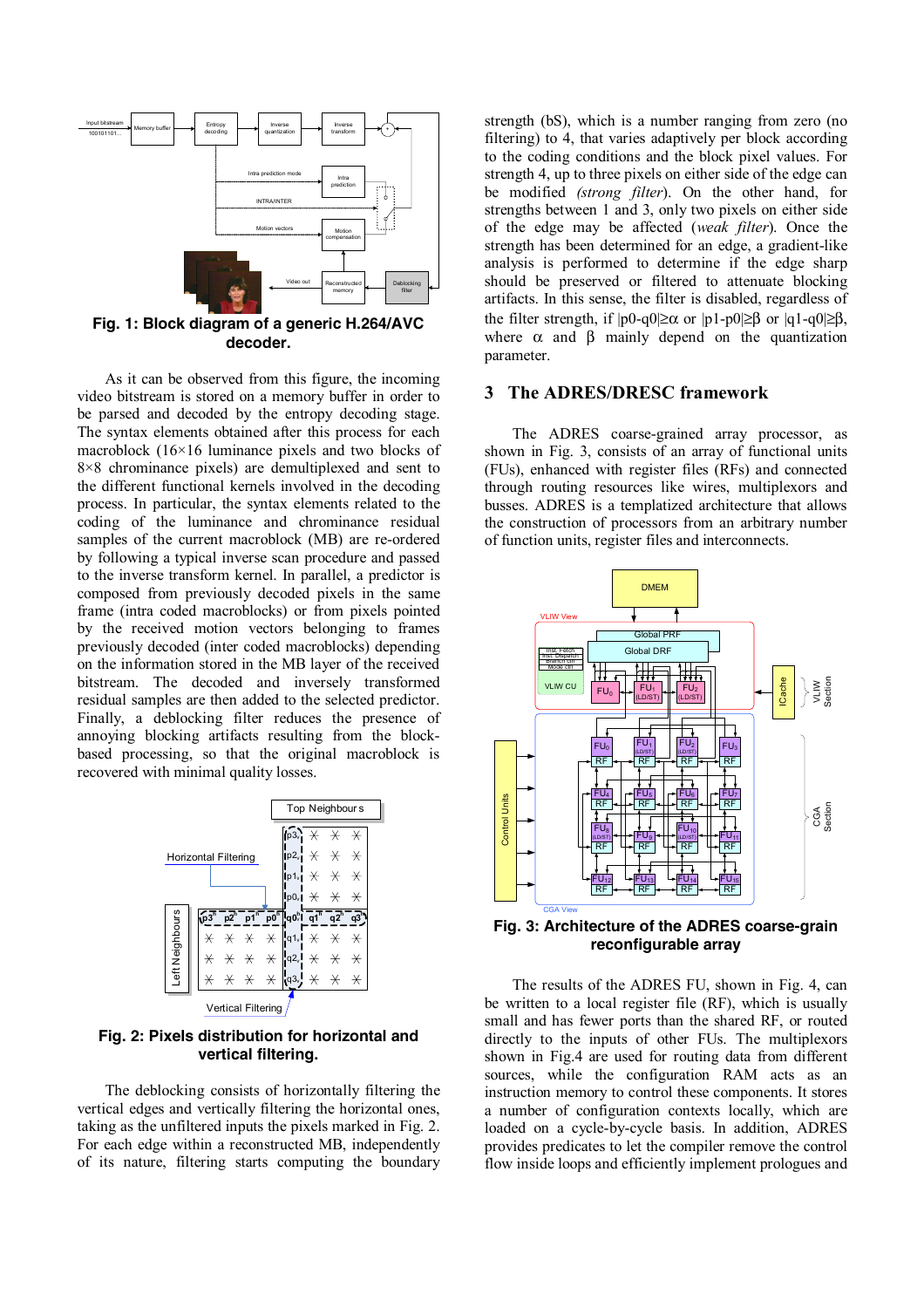epilogues of SW pipelined loops with conditional execution.



For a complex architecture like ADRES, an automatic design methodology and programming tools are essential. Therefore the ADRES architecture has been developed together with its own C compilation framework, called DRESC (Dynamically Reconfigurable Embedded System Compiler). It maps computationintensive kernels, typically dataflow loops, onto the reconfigurable array, whereas the remaining code is mapped onto the VLIW processor. The data communication between the VLIW processor and the reconfigurable array is performed through the shared RF and shared memory.

The compiler framework is shown in Fig.5. A design starts from a C-language description of the application. On the basis of execution time and possible speedup, the profiling and partitioning step identifies the candidate computation-intensive loops (kernels) for mapping onto the reconfigurable array.



**Fig. 5: Dynamically Reconfigurable Embedded System Compiler (DRESC) Framework** 

Source-level transformations allow the pipelining of the kernel software to maximize performance. In the next step, a VLIW compiler framework called IMPACT [9] is used as a front-end and for high-level optimizations.

IMPACT provides the control flow analysis to optimally replace branching with predicated operations [10], emitting an intermediate representation, called Lcode, which is used as input for scheduling together with the XML-based architecture.

Applying a modulo scheduling algorithm to the Lcode achieves high parallelism for the kernels, whereas applying traditional instruction-level parallelism (ILP) scheduling techniques yields the available moderate parallelism for the non-loop code. The tools automatically identify and handle communications between these two parts and generate scheduled code for both the reconfigurable array and the VLIW processor.

Predicates play an important role in the transformation of the code for modulo scheduling, because loop code must be free of branches and must feature a single exit point. This part of optimizations is provided by IMPACT. Also, predicates are needed to efficiently implement software pipelining, by guarding the execution during the prologue and epilogue stages implemented within the loop body. In array mode predicates are not used to guard operations but they provide the write enables to the register file and the memory, and special paths are used to route predicates to the loop stop signal.

The modulo scheduling algorithm utilizes a graphbased architecture representation, called MRRG (Modulo Routing Resource Graph), to model resources in a unified way, expose routing possibilities and enforce modulo constraints. The algorithm is based on congestion negotiation and simulated annealing methods. Starting from an invalid schedule that overuses resources, it tries to reduce overuse over time until a valid schedule is found [11]. One main advantage of the DRESC framework is its flexibility: the tools are designed to be retargetable within the ADRES template.

Some code transformations are required to allow DRESC to map code onto the reconfigurable array, and to achieve high performance. These transformations are described in the following section in an exemplary way, using the deblocking filtering kernel from H.264/AVC.

### **4 Mapping of the H.264/AVC deblocking filter onto the ADRES architecture**

This section describes the code versions developed in order to optimize the deblocking filter performance as much as possible together with the most significant mapping results obtained for each version. It is important to highlight that the results shown in this section have been obtained by using the H.264/AVC decoder public C code from libavcodec (available in the FFmpeg library on sourceforge.net/projects/ffmpeg), with some modifications to make the mapping on ADRES feasible.

#### **4.1 Preliminary profiling results**

Before mapping the code corresponding to the H.264/AVC decoder onto the ADRES architecture, it is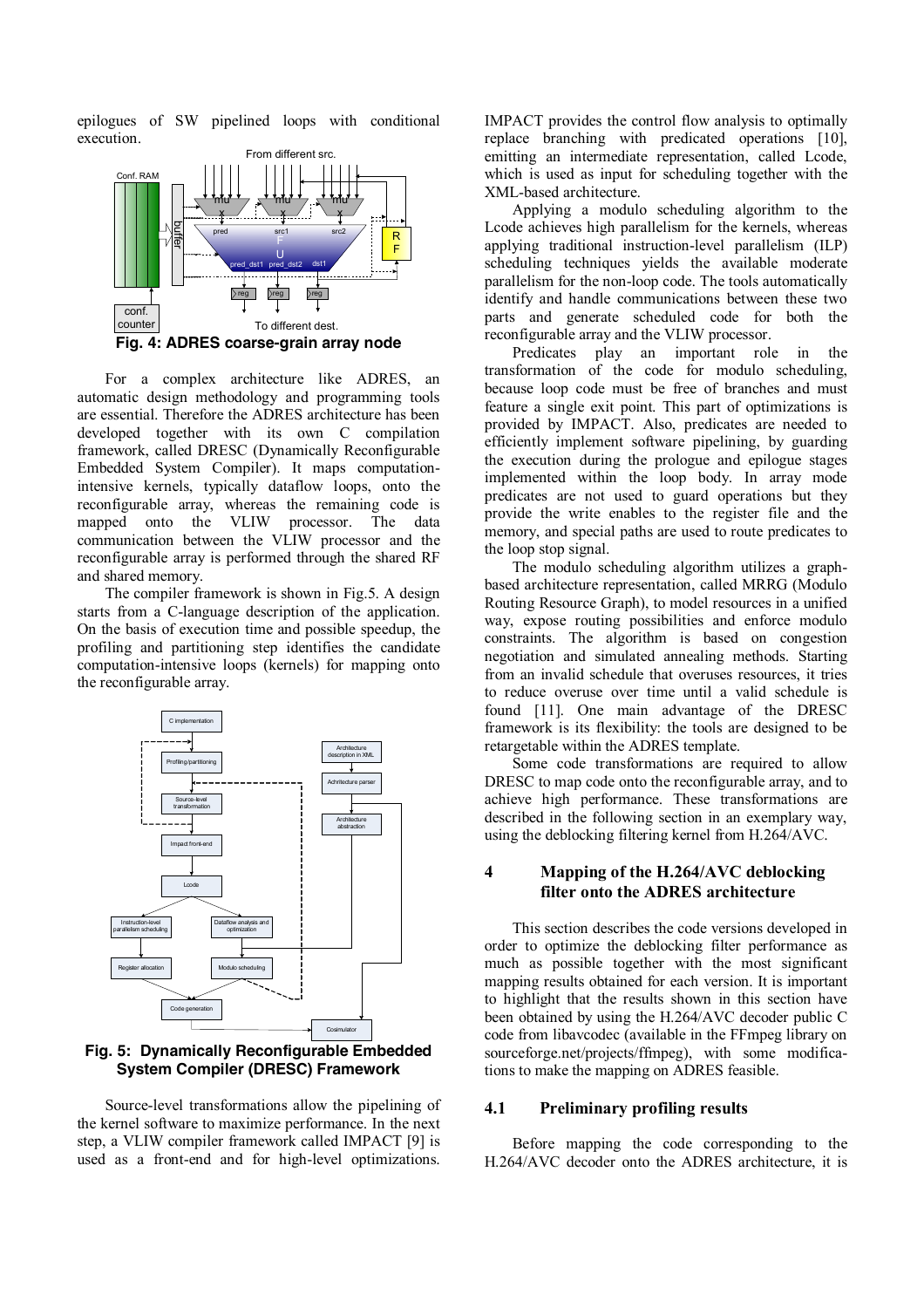necessary to select which loops should be mapped onto the coarse grain array and which ones should be executed on the VLIW. For this purpose, in order to identify which functions involved in the deblocking filter are the most time consuming, profiling tools such as *Gprof* and *Quantify* have been used.

The profiling results have been obtained by decoding the foreman\_cif\_bl.264 bitstream. This input bitstream results from encoding 300 frames of the FOREMAN raw video sequence in CIF format (352×288 pixels) with the H.264 baseline profile public C code [12] using no rate control. From these results, it is inferred that the functions where most time is spent, and therefore, the candidates for parallelization on the reconfigurable matrix, are the following:

- filter mb
- filter mb luma W
- filter\_mb\_lumaV\_S
- filter mb lumaH S
- filter mb chroma W
- filter mb chroma S

The function filter mb is the main function and is responsible for two tasks: For calculating the values of the boundary strength (bS) for the horizontal and vertical edges, and for invoking the appropriate functions according to the type of filtering; vertical or horizontal, luminance or chrominance. The function filter\_mb\_luma\_W performs the vertical or horizontal luminance weak filter, whereas the next two compute the vertical and horizontal luminance strong filter, respectively. Similarly, the functions filter\_mb\_chro-ma\_W and filter mb chroma S perform the vertical and horizontal weak and strong filter for the chrominance samples.

#### **4.2 Versions developed**

Several versions have been developed in order to achieve a better deblocking filter performance in terms of cycle counts, the most representative ones being summarized in Fig. 6.





The first modifications performed are the constraintremoving transformations, necessary to map the loops on the array. These loop requirements basically consist on the removal of the exit points and the function calls inside the loop body. In this sense, function inlining is a widely used optimization technique to reduce the overhead associated with function calls at the expense of increase code size if the inline function is called in multiple places. Once it is possible to map the loops onto ADRES, several optimizations can be done to speed up the code, since a

loop may not produce good performance in its original form though it is pipelineable. This purpose can be achieved by introducing some techniques such as *loop coalescing*, *loop unrolling* and *loop merging*; followed by the inclusion of special functions called *intrinsics*.

Loop coalescing consists on the combination of a loop nest into a single loop, thus increasing the number of iterations of the loop. Currently the DRESC compiler can only pipeline the innermost loop of a nested loop; if the outer loops contribute to a significant portion of the total execution time, or the total number of iterations of the innermost loops is too small so that the overhead of prologue and epilogue is dominant, only pipelining the innermost loops won't produce good performance.

Loop unrolling expands a loop as each new iteration contains several copies of a single iteration. In this way, the number of iterations of the loop is reduced as many times as copies are made. Applied to the ADRES architecture, it helps to increase the size of loop bodies so that pipelining is more efficient since more instructions can be scheduled for parallel execution.

The last loop optimization, loop merging, combines different loops into a single one, increasing the loop body and therefore reducing the overhead of prologue and epilogue.

Another technique to be considered to improve the performance of the code is the addition of *intrinsics*. An intrinsic is a function known by the compiler directly mapped to a sequence of one or more assembly language instructions. Intrinsic functions perform simple and useful operations that are difficult to express concisely in C or C++, with the additional advantage that no calling linkage is required. Two different types of intrinsics were added; common intrinsics and special ones known as SIMD (*Single Instruction Multiple Data*).

Common intrinsics perform special arithmetic operations in a more efficient way, whereas SIMD are instructions designed to accelerate the application by exploiting the parallelism since they let one instruction perform the same operation on multiple data elements. After exhaustively studying the code for potential opportunities to use intrinsics functions, the inclusion of intrinsics to perform average, clipping and shift, and round operations, appear as potential alternatives to speed up the filtering functions.

The SIMD instructions implemented are the dot product operation and the inner sum operation. The first one consists on the sum of 4 8-bit multiplications and the other one performs the sum of 4 8-bit values. These instructions enhance the performance of the luminance and chrominance filters.

### **4.3 Mapping results**

To verify the complete application, a co-simulator is used in order to simulate the compiled application using two different bitstreams of 300 frames each. The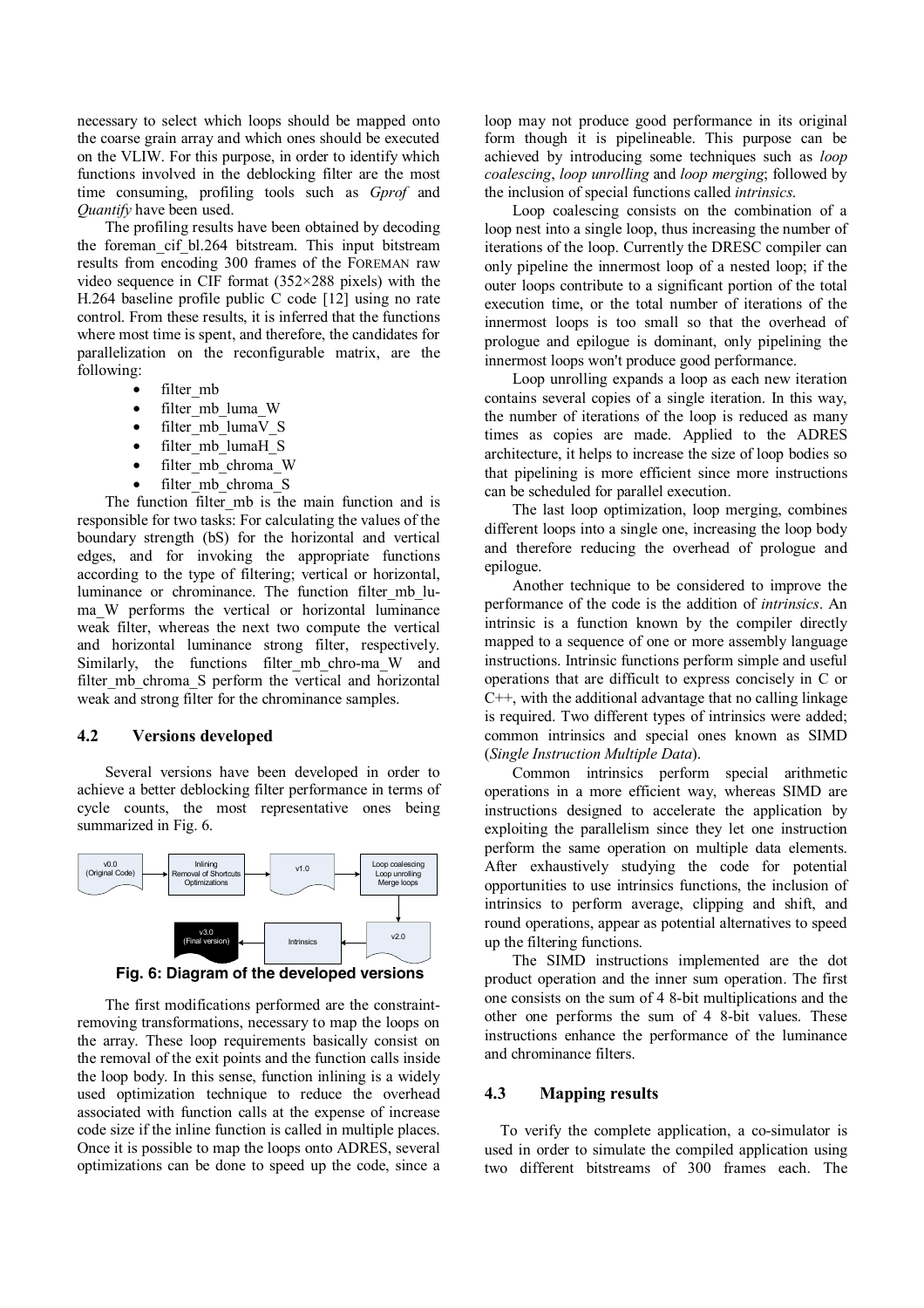bitstreams used are NEWS and FOREMAN, both of them in CIF format (352x288 pixels). While the FOREMAN sequence has been encoded with the H.264 reference encoder as previously mentioned, the NEWS sequence has been encoded with a proprietary encoder and rate control set to 256kbps. The selected testbench sequences have very different spatial and temporal characteristics as NEWS represents the typical "head and shoulders" sequence with low motion, large static background areas and no context changes, whereas FOREMAN is a highly textured sequence with a chaotic motion field produced by the combination of local and global movements. The first frame of each sequence is shown in Fig. 7.



**Fig. 7: First frame of NEWS (left) and FOREMAN (right) sequences**

Relating to the architecture, a 4x4 instance from ADRES template is used consisting on 12 distributed RFs (DRFs) and a register file shared by the VLIW processor and 16 FUs. These include 16 ALUs, 8 multipliers and 4 load/store units being each of them connected not only to connected to the 4 nearest neighbours, but also with FUs within one hop (4x4 dresc arch meshplus 12DRF).

The results of the mapped loops for NEWS sequence are listed in Table 1, where the total cycle count and IPC (Instructions Per Cycle) for the three versions developed are presented. This last parameter reflects the parallelism achieved, being the maximum value equal to the number of FUs (16 in this case).

|                    | <b>VLIW</b> |            | <b>ADRES</b> |            |             |            |             |            |  |
|--------------------|-------------|------------|--------------|------------|-------------|------------|-------------|------------|--|
|                    | V0.0        |            | V1.0         |            | v2.0        |            | v3.0        |            |  |
|                    | cycles      | <b>IPC</b> | cycles       | <b>IPC</b> | cycles      | <b>IPC</b> | cycles      | <b>IPC</b> |  |
| filter_mb          | 224.109.963 | 0,98       | 167,827,505  | 3,63       | 122.195.422 | 6,64       | 109.293.556 | 7,31       |  |
| filter_mb_luma_W   | 107.052.758 | 2,66       | 50.553.210   | 9,19       | 38.087.280  | 13.49      | 29,799,770  | 11,47      |  |
| filter mb lumaV S  | 3.079.483   | 3,26       | 812,258      | 14,24      | 895.061     | 13,78      | 622.994     | 13,01      |  |
| filter mb lumaH S  | 3.316.625   | 3,17       | 914.525      | 13,39      | 902.750     | 13.47      | 690,800     | 13,23      |  |
| filter_mb_chroma_W | 47.999.672  | 1,87       | 34.946.144   | 7,34       | 14.478.264  | 12,15      | 11.797.104  | 9,26       |  |
| filter mb chroma S | 3.792.376   | 1,89       | 1.369.032    | 8,90       | 889.084     | 11,38      | 810.404     | 8,83       |  |

**Tab. 1: Number of cycles and IPC for the deblocking filter functions mapped onto ADRES** 

The results prove that mapping the loops on ADRES substantially decreases the cycle counts besides increasing the parallelism from approximately 2 to 12 instructions per cycle. It has to be pointed out that especially with the deblocking filter, the IPC increases proportionally more than the cycle count decreases, because more instructions have been predicated when mapping the conditional code to the array, and therefore more code is executed speculatively

Finally, the overall vs. the kernel cycle counts for the sequences commented before are outlined in Table 2. Comparing the results for the last version against the ones obtained from the original code, it is noticeable a speedup of approximately 3 times for the kernel. The speed-up is constrained by the high complexity of the deblocking filter which requires conditional processing on the block edges and sample level, resulting in many conditional branches that become a challenge for parallel processing. The overall speed-up is lower since only one of the most computationally intensive kernels, the deblocking filter, has been mapped and optimized. In order to achieve better results some other significant kernels, such as the motion compensation and the inverse transform, should be mapped.

|                | v0.0          |             | v3.0          | speed-up    |         |        |
|----------------|---------------|-------------|---------------|-------------|---------|--------|
|                | overall       | kernel      | overall       | kernel      | overall | kernel |
| <b>NEWS</b>    | 2.207.500.396 | 389.350.877 | 1.984.299.764 | 153.014.628 | 1.11    | 2,54   |
| <b>FOREMAN</b> | 3.075.140.626 | 745.777.008 | 2.576.058.975 | 230.920.308 | 1.19    | 3.23   |

### **Tab. 2: Mapping speed-up obtained**

#### **4.4 Architecture exploration**

Since ADRES is a template for a CGRA, architecture variations can be easily derived using the XML-based architecture description language. Architectural aspects such as number of resources, interconnection topologies and number of distributed register files can be easily specified by the description language. This flexibility together with the automatic support from the DRESC framework, allow the exploration of new architectures to find an optimal instance for a given application.

From the architecture instance used for the kernel optimization (mesh-plus connectivity with 12 DRFs), two experiments have been done varying only one architecture parameter and fixing the others. The first experiment consists on modifying the interconnections between FUs. The three instances used are shown in Fig. 8 while the results for each of them, in terms of cycle counts and IPC, are listed in Table 3.



**Fig. 8: Architecture instances (a) Mesh, (b) Mesh-Plus and (c) Mesh-Full.** 

As expected, the more interconnections between FUs, the less the cycles are needed, due to the fact that there is a better routability between components and therefore, the operations can be easily scheduled. On the other hand this